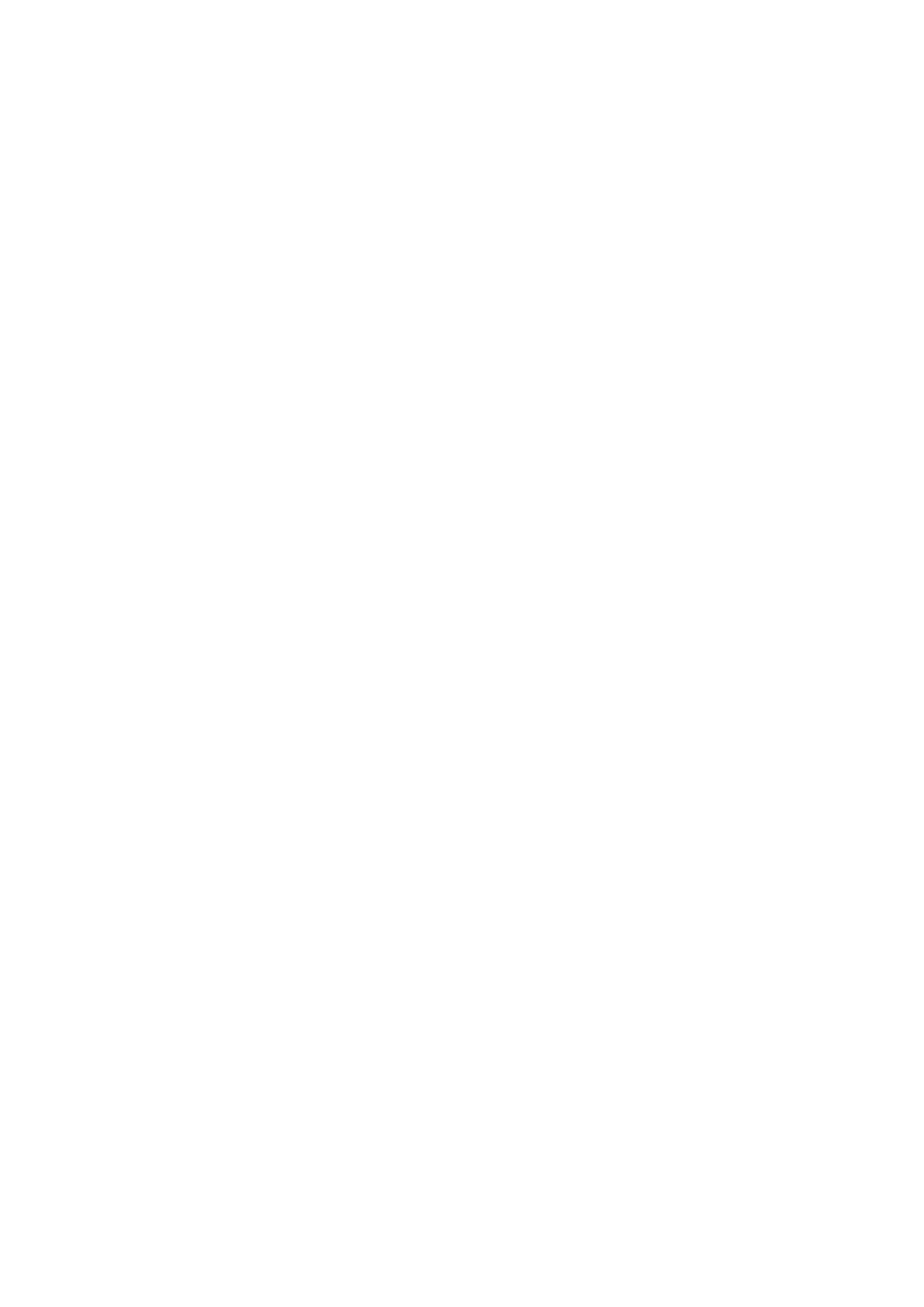## **In the case of Janković v. Serbia,**

The European Court of Human Rights (Third Section), sitting as a Committee composed of:

Ján Šikuta, *President,*

Dragoljub Popović,

Iulia Antoanella Motoc, *judges,*

and Marialena Tsirli, *Deputy Section Registrar,*

Having deliberated in private on 21 October 2014,

Delivers the following judgment, which was adopted on that date:

## PROCEDURE

1. The case originated in an application (no. 21518/09) against the Republic of Serbia lodged with the Court under Article 34 of the Convention for the Protection of Human Rights and Fundamental Freedoms ("the Convention") by a Serbian national, Mr Novica Janković ("the applicant"), on 18 March 2009.

2. The Serbian Government ("the Government") were represented by their Agent, Mr S. Carić.

3. On 20 December 2012 the application was communicated to the Government.

4. The Government objected to the examination of the application by a Committee. After having considered the Government's objection, the Court rejects it.

## THE FACTS

## I. THE CIRCUMSTANCES OF THE CASE

5. The applicantwas born in 1947 and lives in Kragujevac.

6. The applicant was employed by "*Društveno preduzeće Industrija mesa 'Crvena zvezda'*" Kragujevac (hereinafter "the debtor"), which was, at the relevant time, a company predominantly comprised of socially-owned capital.

7. On 15 October 2002 the Commercial Court (*Trgovinski sud*) in Kragujevac opened insolvency proceedings in respect of the debtor (St. 1079/02).

8. The applicant duly submitted his claims for the payment of due salary arrears and related employment benefits.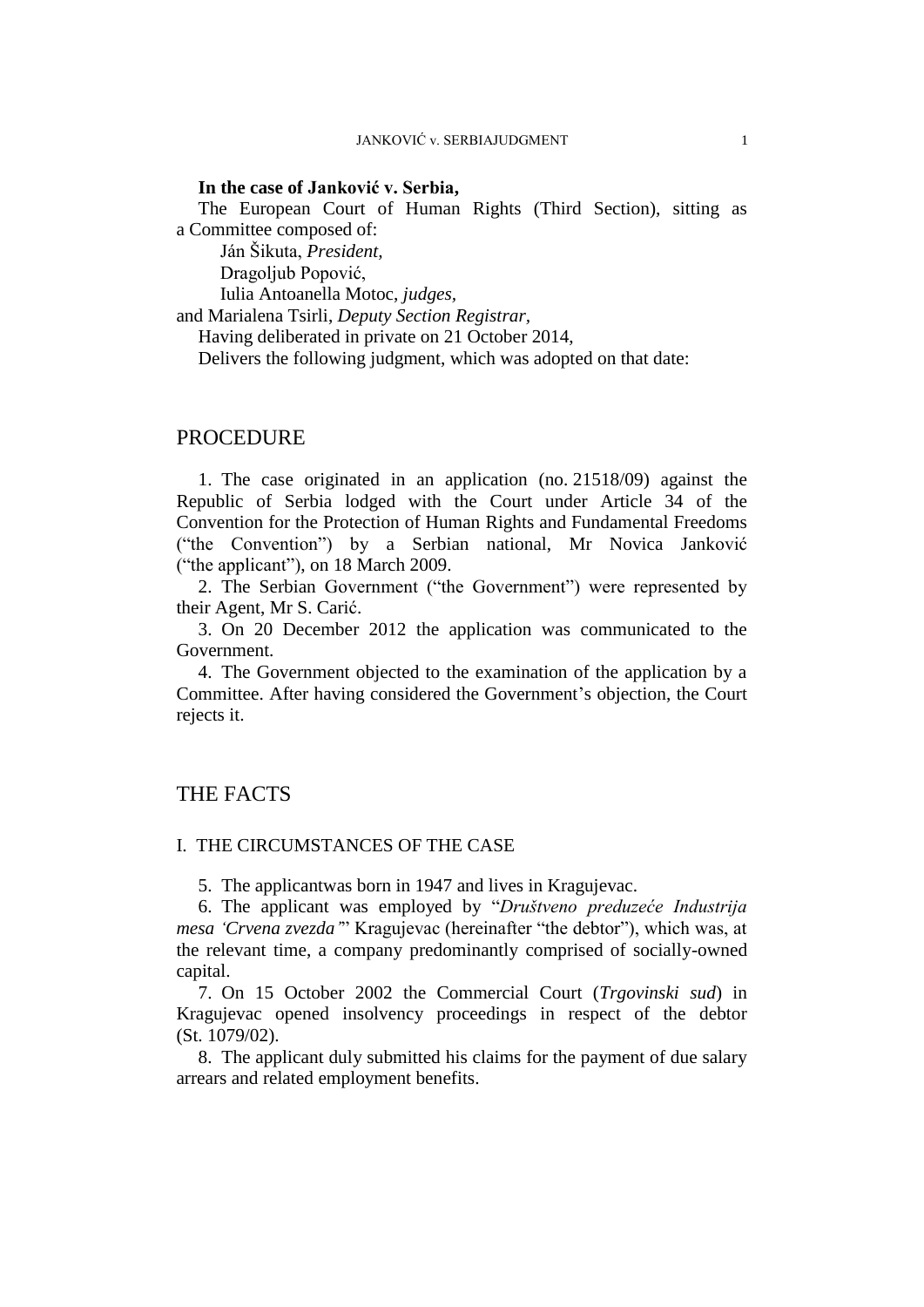9. On 25 August 2003 and 11 October 2004 the Commercial Court accepted some of the applicant's claims. Those decisions became final on an unspecified date.

10. On 20 February 2009 the Commercial Court terminated the insolvency proceedings. That decision was published in the Official Gazette of the Republic of Serbia on 27 March 2009 (no. 21/09) and became final on 16 July 2009.

11. On 26 February 2010 the debtor ceased to exist.

12. The court decisions rendered in the applicants' favour on 25 August 2003 and 11 October 2004 remain only partly enforced to the present day.

### II. RELEVANT DOMESTIC LAW

13. The domestic law concerning the status of socially/State-owned companies and insolvency proceedings is outlined in the cases of *Marčić and Others v. Serbia*, no. 17556/05, § 29, 30 October 2007; *R. Kačapor and Others v. Serbia*, nos. 2269/06 et al.,§§ 68-76, 15 January 2008; *Adamović v. Serbia*, no. 41703/06, §§ 17‑21, 2 October 2012; and *Sokolov and Others v. Serbia* (dec.), nos. 30859/10, § 20, 14 January 2014.

## THE LAW

## I. ALLEGED VIOLATION OF ARTICLES 6 § 1 AND 13 OF THE CONVENTION AND ARTICLE 1 OF PROTOCOL No. 1

14. The applicant complained about the non-enforcement of the final court decisions rendered in his favour. The relevant provisions of Articles 6 § 1 and 13 of the Convention, as well as Article 1 of Protocol No. 1 read as follows:

#### **Article 6 § 1**

"In the determination of his civil rights and obligations ... everyone is entitled to a fair ... hearing within a reasonable time by [a] ... tribunal ..."

#### **Article 1 of Protocol No. 1**

"Every natural or legal person is entitled to the peaceful enjoyment of his possessions. No one shall be deprived of his possessions except in the public interest and subject to the conditions provided for by law and by the general principles of international law.

The preceding provisions shall not, however, in any way impair the right of a State to enforce such laws as it deems necessary to control the use of property in accordance with the general interest or to secure the payment of taxes or other contributions or penalties."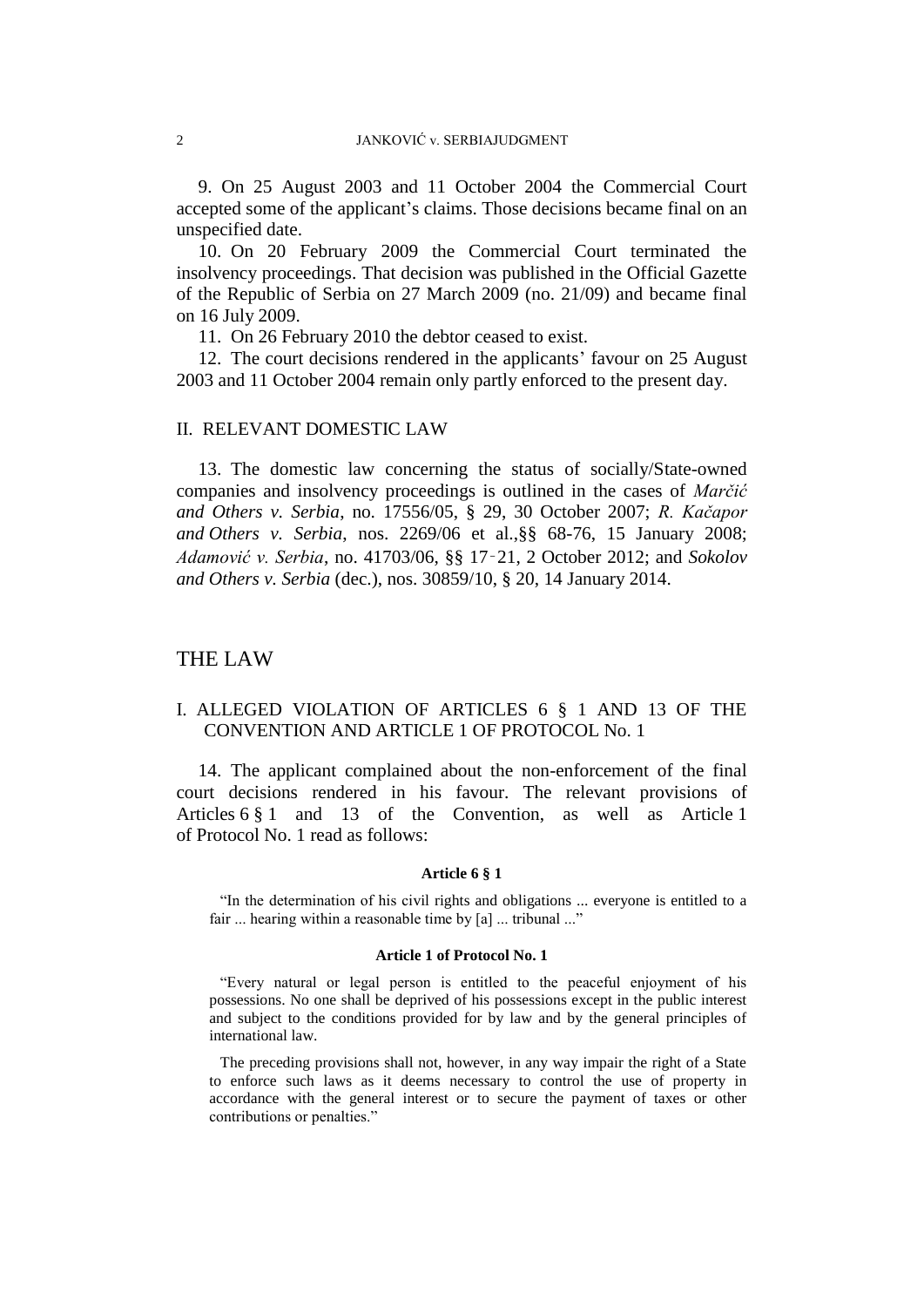#### **Article 13**

"Everyone whose rights and freedoms as set forth in [the] Convention are violated shall have an effective remedy before a national authority notwithstanding that the violation has been committed by persons acting in an official capacity."

### **A. Admissibility**

15. The Government argued that the State could not be held responsible for debts of insolvent socially-owned companies.

16. The Court has already stated on numerous occasions in comparable cases against Serbia that the State is liable for honouring the debts of socially-owned companies established by final domestic court decisions (see, for example, *R. Kačapor and Others,* cited above*,* §§ 97-98;and *Adamović v. Serbia*, cited above, § 31). The Court sees no reason to depart from that jurisprudence in the present case. Consequently, the Government's objection must be rejected.

17. As the application is neither manifestly ill-founded within the meaning of Article 35 § 3 (a) of the Convention nor inadmissible on any other grounds, it must be declared admissible.

## **B. Merits**

18. The Court notes that the applicant obtained only a part of the amount specified in the final court decisions of 25 August 2003 and 11 October 2004. The remainder of the court decisions still remains unenforced.

19. The Court observes that it has frequently found violations of Article 6 of the Convention and/or Article 1 of Protocol No. 1 to the Convention in cases raising issues similar to those raised in the present case (see *Marčić and Others*, cited above, § 60; *R. Kačapor and Others*, cited above, §§ 115-116 and § 120; *Crnišanin and Others v. Serbia*, nos. 35835/05 et seq., §§ 123-124 and §§ 133-134, 13 January 2009; and *Adamović,*cited above, § 41).

20. Having examined all the material submitted to it, the Court considers that the Government have not put forward any fact or argument capable of persuading it to reach a different conclusion in the present circumstances. Accordingly, there has been a breach of Article 6 of the Convention and Article 1 of Protocol No. 1 to the Convention also in the case under consideration.

21. Having reached this conclusion, the Court does not find it necessary to examine essentially the same complaint under Article 13 of the Convention (see *mutatis mutandis*, *Kin-Stib and Majkić v. Serbia*, no. 12312/05, § 90, 20 April 2010).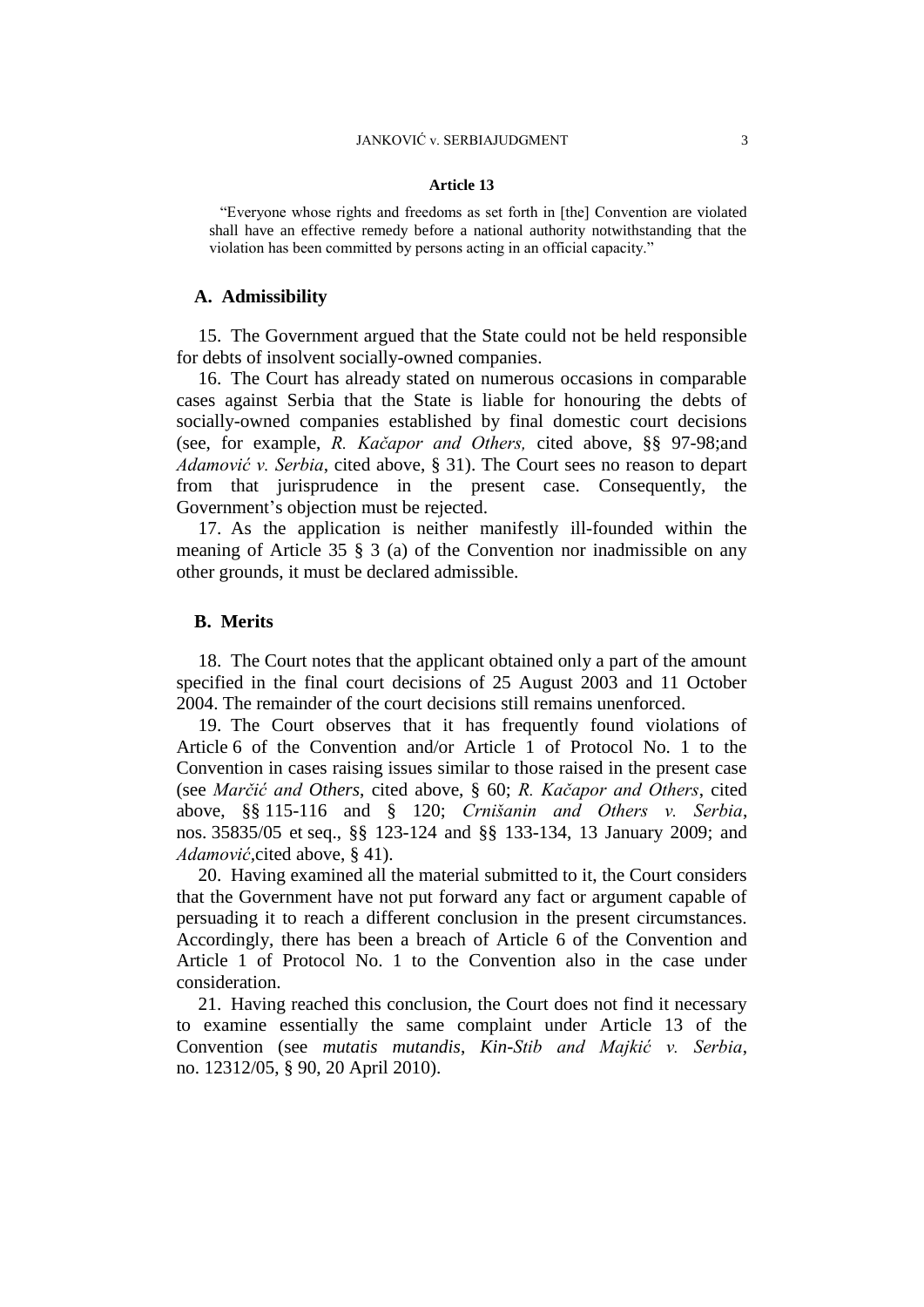## II. APPLICATION OF ARTICLE 41 OF THE CONVENTION

#### 22. Article 41 of the Convention provides:

"If the Court finds that there has been a violation of the Convention or the Protocols thereto, and if the internal law of the High Contracting Party concerned allows only partial reparation to be made, the Court shall, if necessary, afford just satisfaction to the injured party."

## **A. Damage, costs and expenses**

23. In respect of pecuniary damage, the applicant in essence requested that the State be ordered to pay, from its own funds, the sums awarded by the final court decisions rendered in his favour.

24. The applicant further claimed 5,000 euros (EUR) in respect of the non-pecuniary damage suffered.

25. Lastly, he claimed EUR 500 for the legal costs incurred before the domestic courts and the Court.

26. The Government considered the claims excessive and unjustified.

27. Having regard to the violations found in the present case and its own case-law (see, for example, *R. Kačapor and Others*, §§ 123-26; and *Crnišanin and Others*, cited above, § 139), the Court considers that the Government should pay the applicant the sums awarded in the final domestic decisions of 25 August 2003 and 11 October 2004, less any amounts which may have already been paid on this basis.

28. Furthermore, the Court considers that the applicant sustained some non-pecuniary loss arising from the breaches of the Convention found in this case. Making its assessment on an equitable basis, as required by Article 41 of the Convention, the Court considers it reasonable and equitable to award EUR 2,000 to the applicant to cover any non-pecuniary damage, as well as costs and expenses.

## **B. Default interest**

29. The Court considers it appropriate that the default interest rate should be based on the marginal lending rate of the European Central Bank, to which should be added three percentage points.

## FOR THESE REASONS, THE COURT, UNANIMOUSLY,

1. *Declares* the application admissible;